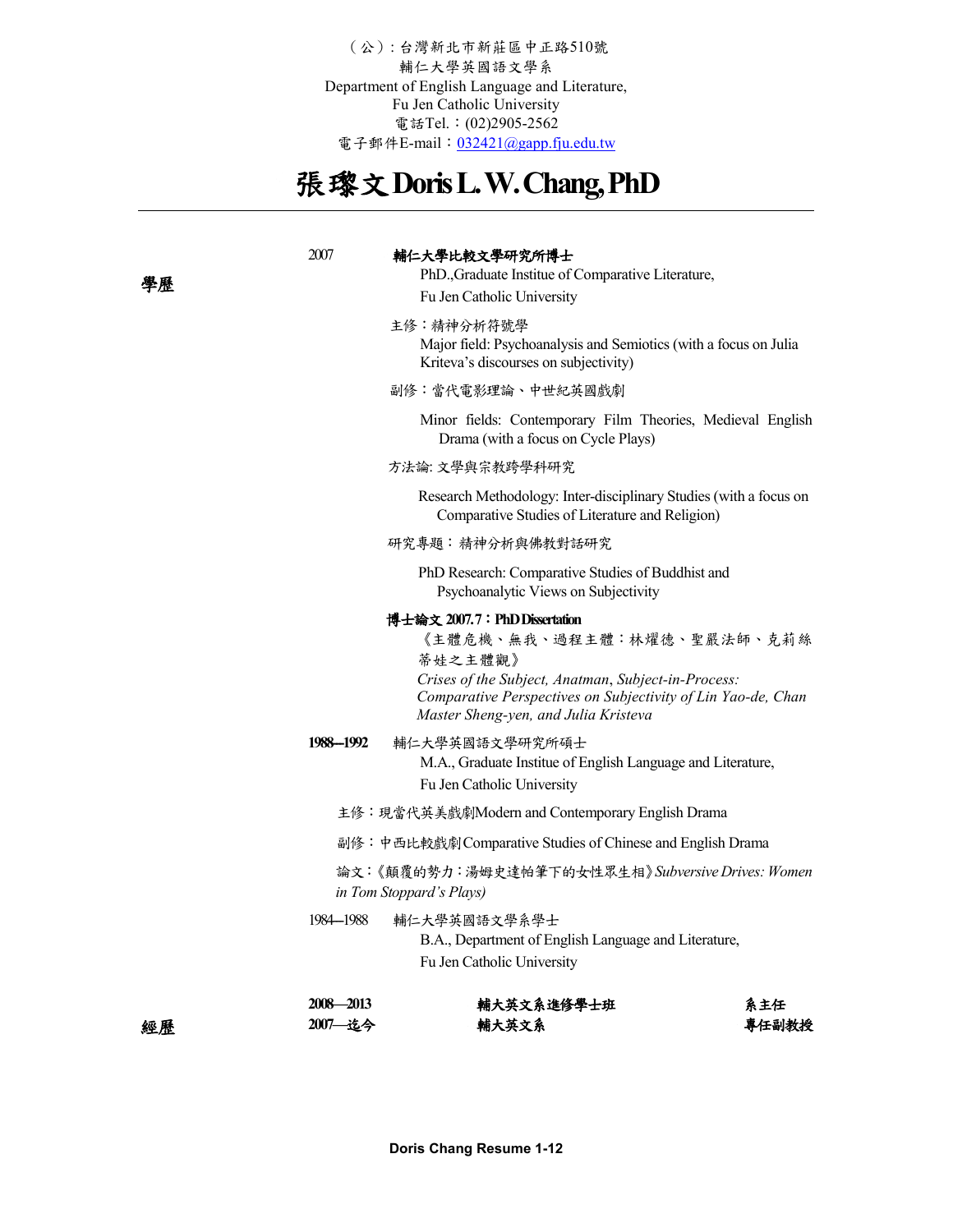## 教授課程:

主體性理論(Theories of Subjectivities)

翻譯研究 (Introduction to Translation Studies)

學術寫作(Academic Writing)

碩士論文寫作(MA Thesis Writing)

大學部課程:

口譯入門(Introduction to Interpretation)

莎士比亞與電影(Shakespeare and Film進修學士班課程)

翻譯與資訊素養(Translation and Information Literacy 院選修)

翻譯與程式設計(Translation and Coding Basics院選修)

大二英文會話、英文作文(Sophomore English Composition and Conversation)

文學概論(Introduction to Literature)

比較文學概論(Introduction to Comparative Literature)

英語演說與辯論(Speech and Debate)

研究方法與知識管理(Research Methodology and Knowledge Management)

大一英文中級(Freshman English—Intermediate Level)

曾經開設課程

| 1994-2007 | 輔大英文系                               | 專任講師 |
|-----------|-------------------------------------|------|
| 教授課程:     |                                     |      |
|           | 大學部:比較文學概論、西洋文學概論、文學導讀、大四劇場實習、英語演說與 |      |

辯論、課堂與商務報告、英中翻譯、大二英文會話、作文、大學入門、電腦應 用。

支援外系:英語聽講實習、教育部委託國小英語師資班英語聽講實習、歌謠與韻 文;外交部國際合作發展基金會(ICDF)海外志工英語培訓等課程。

1992--1994 **補大英文系 精大英文系 精神** 

教授課程:大二英文會話、作文、英中翻譯

## 1992--2007 **補大夜間部英文系 精神** 精大夜間部英文系 精神 精神 教授課程:大一英文、電影賞析與討論、演說與辯論、大三英語會話、特

# 1990-1998 **輔大推廣部** 第1990-1998 新任講師

別班英文作文、特別班英語會話

教授課程:台北縣政府實體英文課程、企業英語委訊課程、多益英語聽 力、文法分析、閱讀,公務人員外語班初級發音、口語訓練、 中級文法;英語能力專修班職場英語初級班、英語聽講初級 班;委訓計畫職場英語班;一般英語班英語發音初階、進階, 英語會話初階、中階、進階、英語文法、旅遊英文,中級、高 級英文閱讀;非學分班英美文學概論。擔任:輔仁大學海外遊學 團帶團老師

| 1991–1992 | 行政院新聞局連絡室 | 實習員 |  |  |
|-----------|-----------|-----|--|--|
|           |           |     |  |  |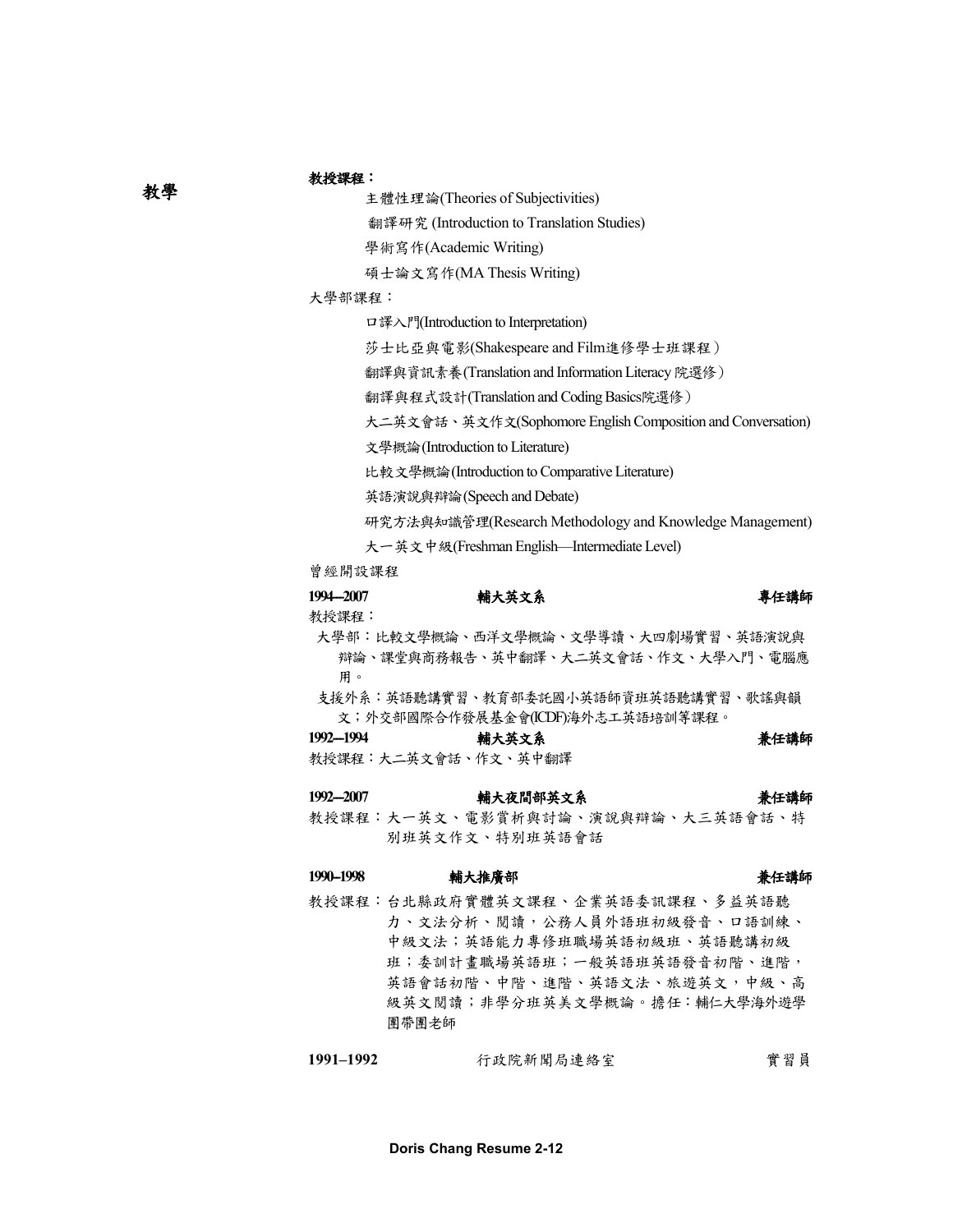### 中文著作 學術著作及論文

- 張瓈文。〈勸善文本的符號欲望:從《目連救母勸善戲文》〈羅卜描容〉談 起〉。《玄奘佛學研究》,第22期,2014年09月:195-226頁。
- 張瓈文。〈AI 時代的翻譯課程設計—從資訊素養到程式設計應用〉,發表 於2019第十六屆海峽兩岸外語教學研討會,地點:北京外國語大學, 時間:2019/10/24-25日。(研討會論文)
- 張瓈文。〈火山流金之璀璨:讀林燿德〉。《文訊》339期,2014年元月號: 95-97頁。
- 張瓈文。<鷹架理論在比較文學教學中之應用––以莎翁《暴風雨》之教案分 析為例>。《全球化背景下的外語教學研究:理論與實踐》。曹德明 主編。上海:上海外語教育出版社,2010年10月。461-484頁。
- 張瓈文。<鷹架理論在比較文學教學中之應用––以莎翁《暴風雨》之教案分 析為例>。《第六屆海峽兩岸外語教學研討會》。上海:上海外國語 大學,2009年10月31日至11月1日。(研討會論文)
- 張瓈文。<文學、精神分析、與語言學之交融:淺談克莉絲蒂娃(Julia Kristeva) 的系統與發言主體論述>。《2009年北大、復旦、輔仁三校聯合研討 會:語言學與文學的互動與展望》。新莊市:輔仁大學谷欣廳,2009 年6月25-26日。(研討會論文)
- 張瓈文。<比較文學跨學科研究之教學法初探--莎翁《暴風雨》文學與電影 比較之教案分析與反思>。《輔仁大學外語各系所教學方案研究工作 坊》。新莊市: 輔仁大學外語學院LA302, 2009年4月25日。
- 張瓈文。<聖嚴法師禪觀中之「我執」/「無我」論述>(一)。《人生雜誌》 302期。2008年10月。
- 張瓈文。<聖嚴法師禪觀中之「我執」/「無我」論述>(二)。《人生雜誌》 303期。2008年11月:112-118頁。
- 張瓈文。<聖嚴法師之我執/無我論述>《第二屆聖嚴思想國際學術研討會: 聖嚴思想與漢傳佛教》。財團法人聖嚴教育基金會主辦,台北︰台灣大 學集思國際會議廳。2008年5月24-25日。
- 張瓈文。<閱讀自我—「自我發掘」主題與文學概論之教學>《96學年文學 課程的「文學/文化/跨文化教學」工作坊》。輔仁大學外語學院德文系 主辦、比較文學研究所協辦。新莊:外語大樓LA202。2008年5月16日。
- 張瓈文。<文學與宗教:跨學科之研究視野>《佛學與人文學方法學術研討 會》南華大學宗教學研究所/中華民國現代佛教學會主辦,嘉義:南華 大學雲水居國際會議廳2007年12月21-22日。
- 張瓈文。<主體危機、無我、過程主體:林燿德、聖嚴法師、克莉絲蒂娃之 主體觀>《2007年復旦—輔仁比較文學博士論文學術交流論壇》。復旦 大學中文系、輔仁大學比較文學研究所主辦,上海︰上海復旦大學。2007 年10月26日—10月27日。

張瓈文。博士論文。《主體危機、無我、過程主體:林燿德、聖嚴法師、克莉 絲蒂娃之主體觀 》*Crises of the Subject, Anatman*, *Subject-in-Process:*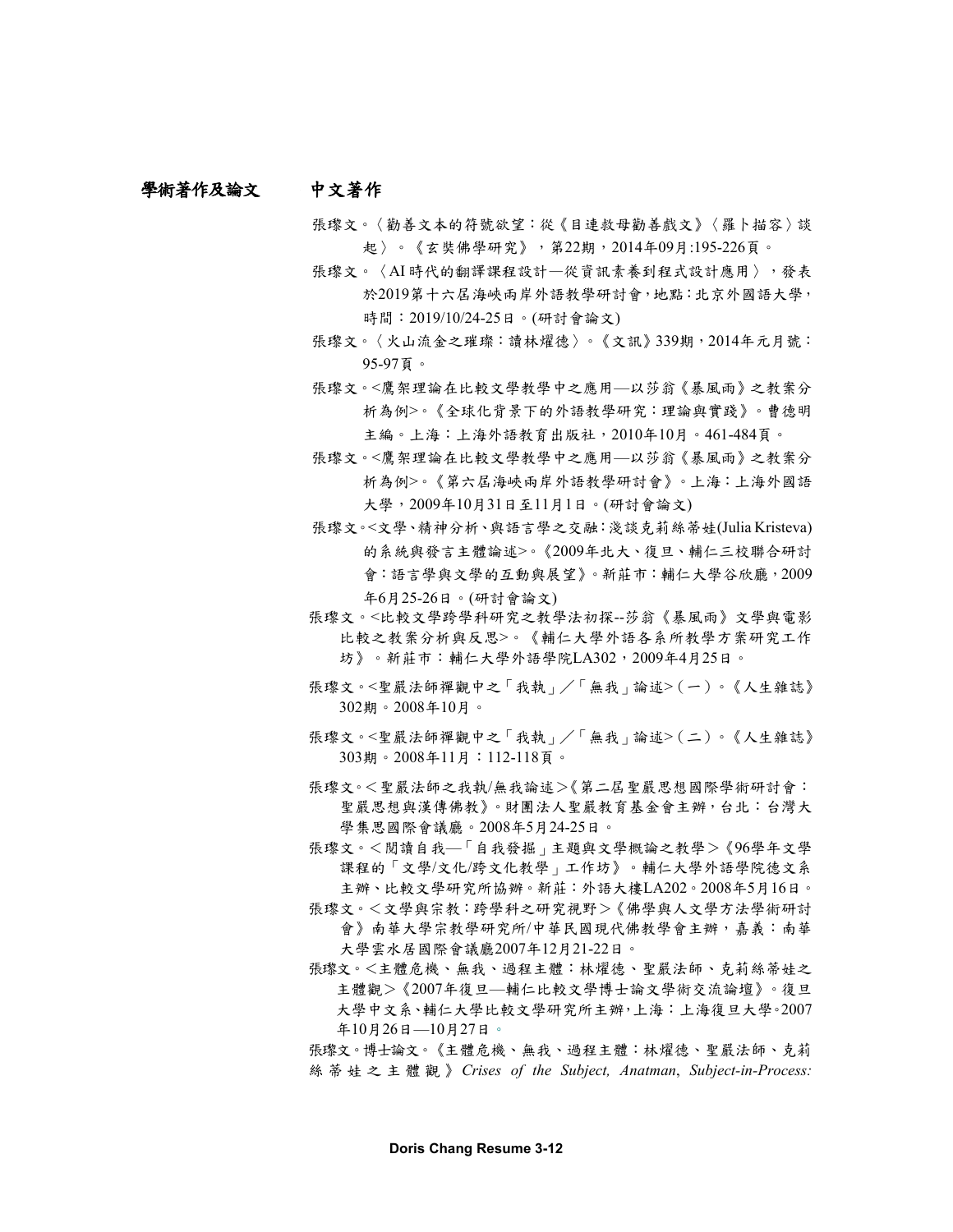*Comparative Perspectives on Subjectivity of Lin Yao-de, Chan Master Sheng-yen, and Julia Kristeva*

張瓈文。<林燿德《大日如來》中所展現的「主體」危機:

精神分析與禪的對話>【2006年北京大學、輔仁大學比較文學研究所學術交流 論壇】博士論文提案報告。輔仁大學野聲樓:輔仁大學比較文學研究所博士班, 2006年八月六日。

張瓈文。<朝「聖」之道的文學書寫-道家、佛家與基督教傳統中神祕經驗之文學再 現方式比較>。《超凡入聖》天主教輔仁大學聖言會使命與特色系列叢書之四>

新莊市輔仁大學:輔仁大學出版社,2005年12月。93-130頁

- 一。<朝「聖」之道的文學書寫-道家、佛家與基督教傳統中神祕經驗之文學再現方 式比較>。94學年度理外民使命特色座談會-「超凡入聖」座談會論文。新莊 市輔仁大學百鍊展演中心: 聖言會使命特色發展室,2005年10月1日。
- ---。<宗教電影中的視覺景觀--耶穌傳記影片的女性凝視>《輔仁外語學報--語言、文 學、文化》第二期2005年10月:151-185頁。
- 一。〈母親,妳的名字是分離:英國中世紀聖經始末劇中的母性建構初探〉《中外文 學》2001年10月: 160-179頁。
- ---。〈仲夏夜夢的變奏:從〈催眠曲〉看蒲瑟爾、孟得爾頌、布列頓對莎士 比亞《仲夏夜之夢》的音樂詮釋與改寫)《框架內外:藝術、文類與 符號疆界》比較文學與文化研究叢書。台北:立緒,1999年12月。285- 324。
- ---。配合文學宗教與跨藝術研究,導演敦煌佛教版的英語莎士比亞《仲夏夜之夢》: 《夢•情執•喜悟:莎翁〈仲夏夜之夢〉唐朝版》輔仁大學英文系大四畢業公演。 新莊:輔仁大學舒德樓理圖劇場 1999 年 12 月 16-18 日 。 (<http://www.eng.fju.edu.tw/theatre/midsummer/table.html>)
- ---。〈從勸善文本的符號慾望談起:《目連救母勸善戲文》「羅卜描容」的多重讀畫 意義〉《第一屆全國研究生文學符號學研討會》論文。嘉義:南華管理學院文 學研究所。1999年5月16日。
- ---。「白衣大士考:觀音的文化論述與女神的形塑問題初探」《法光》一一四期第二 版1999年3月。
- ---。〈仲夏夜夢的變奏:從〈催眠曲〉看蒲瑟爾、孟得爾頌、布列頓對莎士比亞《仲 夏夜之夢》的音樂詮釋與改寫〉《中外文學》1998年9月:22-49頁。
- ---。「仲夏夜夢的變奏:從〈催眠曲〉看蒲瑟爾、孟得爾頌、布列頓對莎士 比亞《仲夏夜之夢》的音樂詮釋與改寫」第二十二屆全國比較文學會 議【跨越疆界:文學·藝術·媒介】大會論文。台北,國立師範大學 分部:比較文學學會。1998年5月23日。
- ---。「紅色的情慾風暴:評安德烈‧佛希耶的《懷俄明瘋情話》」《自立晚 報》1996年4月21日第17版。
- ---。「顛覆的勢力:湯姆.史達帕筆下的女性眾生相」《輔仁大學外語學院 研究生論文選刊》8 (1993): 81-108。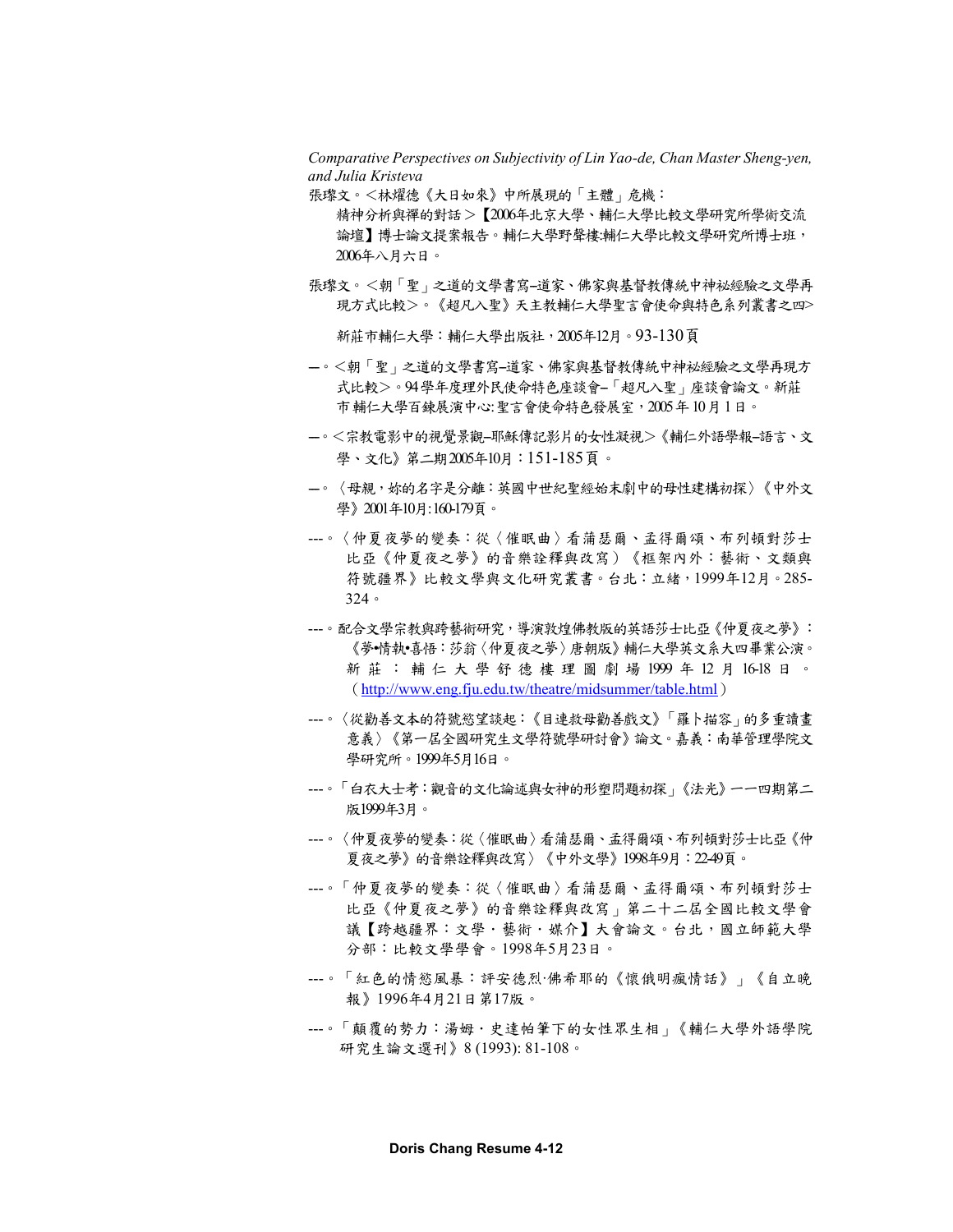## 英文著作

- Chang, Doris L. W. "A 'Classical' Text for Fiction Teaching: Reading and Teaching Faulkner's 'A Rose for Emily' (1930) in an Introduction to Literature Course." <小說教學之經典—福克納<給愛蜜莉的玫瑰>之 解讀與教學>《第三屆輔仁大學與中國人民大學聯合研討會》。北京: 中國人民大學明德國際樓610,2008年10月20-21日。
- Chang, Doris L. W. "Dream, Passion, Illusion: A Chan Reading of Shakespeare's *A Midsummer Night's Dream*." The Second International Conference of the Taiwan Association of Classical, Medieval and Renaissance Studies: *Dream and Dream World*. Kaohsiung: College of Liberal Arts, National Sun Yatsen University. April 18-19, 2008. (第二屆西洋古典、中世紀暨文藝復興 研究國際研討會︰夢與夢境。中山大學外文系。高雄︰中山大學文學 院, 2008年4月18-19日。)
- ---, with Oscar I. M. Wang. "The Development of E-learning Curriculum—A Case Study of "Classroom and Business Presentations" Online Course." 課堂商務報 告演說︰由實體到遠距」輔大英文系主辦「中高級英語數位教學研討會 --3 M-- 學生動機、教材與教學經營之關係」新莊︰輔仁大學聖言樓九 樓SF901 遠距教室。2008年6月17日。
- ---. "Motherhood Is A Cycle of Separations: An Exploration into the Construction of Motherhood in the Corpus Christi Cycle Plays" 中世紀學術研討會。新 莊:輔仁大學舒德樓理圖劇場,2001年3月22-3日。(「母親!妳的名字 是分離:英國中世紀聖經始末劇中的母性建構初探」)
- ---. "Gao Yan's *The Art of Parody: Maxine Hong Kingston's Use of Chinese Sources." Asian Folklore Studies*. Vol. LIX-1, 2000: 162-3. Book Review. (書評:高妍[音譯]的《諧擬之藝術:湯婷婷中國典故之挪用》)
- ---. "Dream, Passion, Illusion: A Buddhist Adaptation of Shakespeare's *A Midsummer Night's Dream*" Director's note. 2000 English Dept. Senior Play program. (1999年12月16-18輔仁大學英文系大四畢業公演節目表 導演改編引言。)
- ---. "WWW and the Teaching of Conversation and Composition." 網路與多媒 體英語教學研討會。新莊:輔仁大學外語學院,1999年6月18日。
- ---. "On the Mystical Path: Experience of the Transcendental and Its Representations in Taoist, Buddhist and Christian Traditions." *Fu Jen Studies: Literature & Linguistics*(31) 1998: 19-41. ((坐忘、開悟、冥契: 道家、佛家和基督教傳統中神祕經驗表述之比較))
- ---. "On the Semiosis of *Pi* and *Hsing* in Liu Hsieh's *The Literary Mind and the Carving of the Dragon*." *Fu Jen Studies: Literature & Linguistics* (29) 1996: 24-37. (「比」、「興」之符號運作過程與詩話傳統之比喻性:《文心雕 龍》「比興」篇之符號學分析)
- 2020 109 教育部高教深耕計畫,輔仁大學教師發展中心,程式設計融入 課程計畫。翻譯研究課程:語料庫、運算思維、翻譯技術GILT系列講 座。 研究計畫與成果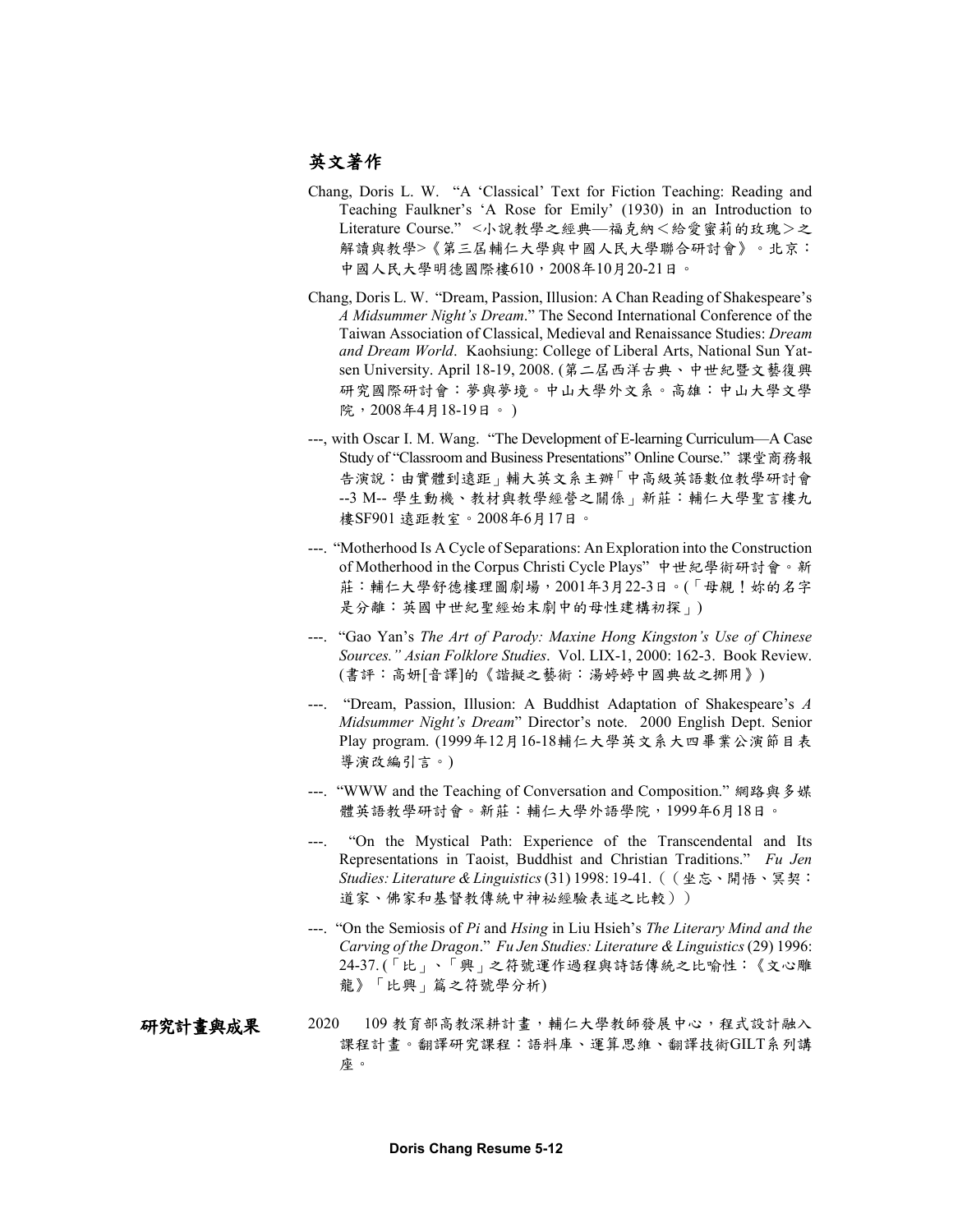- 2020 108-2 教育部深耕計畫,輔仁大學服務學習中心,108學年度第二學期 【具服務-學習內涵課程】補助。輔大法鼓山新北地區樂齡服務學習計 畫。
- 2019 108-1 教育部深耕計畫,輔仁大學服務學習中心,108學年度第一學 期【具服務-學習內涵課程】補助。輔大法鼓山新北地區樂齡服務學習 計畫。
- 2019 107-2教育部高教深耕計畫,輔仁大學教師發展中心,程式設計融入 課程計畫。翻譯與程式設計課程:NLTK語料處理、AI時代翻譯技術實 戰系列講座。
- 2018 107-1 教育部高教深耕計畫,輔仁大學教師發展中心,程式設計融 入課程計畫。翻譯與資訊素養:Python基礎、翻譯技術入門系列講座。
- 2017 106學年度 教育部高教深耕計畫,輔仁大學教師發展中心,輔大外 語學院程式設計師生成長社群計畫。
- 2008-2009 97學年度輔仁大學學術研究計畫《喜悟︰莎士比亞《仲夏夜之 夢》禪解》 (Comedy of Enlightenment: A Chan Reading of Shakespeare's *A Midsummer Night's Dream*)2008/8/1-2009/7/31 專案編 號: 9991A01, 計畫編號409731054055 (壹拾萬元)
- 2007F-2008S 96學年度教學卓越計畫--課堂商務報告演說課程改善計畫。 本課程隸屬教育部補助輔仁大學「獎勵大學教學卓越計畫」 分項計畫(一) 打造多元包容之國際生活村: 3. 英語菁英培 育計畫 — 學生菁英課程
- 2005-2006 (94學年度) 教學卓越計畫—英語演說與辯論網站 本課程隸屬教育部補助輔仁大學「獎勵大學教學卓越計 畫」分項計畫(一) 打造多元包容之國際生活村: 3. 英語 菁英培育計畫 — 學生菁英課程

[http://www.eng.fju.edu.tw/iacd\\_2005F/public\\_speaking/index.htm](http://www.eng.fju.edu.tw/iacd_2005F/public_speaking/index.htm)

- 2002 大學入門課後輔助教學網站 本課程隸屬教育部補助輔仁大學「非同步遠距教學發展計 畫」通識學群。九十一學年度第一學期。 < http://www.eng.fju.edu.tw/iacd\_2002F/intro\_university/>
- 1999 「人文社會科學教育改進計畫」<英文系語言與文學網路課 程(2)︰進階課程與聲音與影像教材的製作>. 教育部顧問 室, 1999.
- 張瓈文(Doris L.W. Chang)同步口譯。《漢傳禪法之當代流傳:法鼓山創 辦人聖嚴法師圓寂十週年國際研討會》。法鼓山文教基金會主辦。新北 市︰法鼓山國際會議廳,2019年6月28-30日。 翻譯與口譯
	- 張瓈文(Doris L.W. Chang)同步口譯。《第七屆漢傳佛教與聖嚴思想國際 學術研討會》。聖嚴教育基金會主辦。台北市:台大集思會議中心,2018 年6月27-30日。
	- 張瓈文(Doris L.W. Chang)同步口譯。《第六屆漢傳佛教與聖嚴思想國際 學術研討會》。聖嚴教育基金會主辦。台北市:台大集思會議中心,2016 年7月1-3日。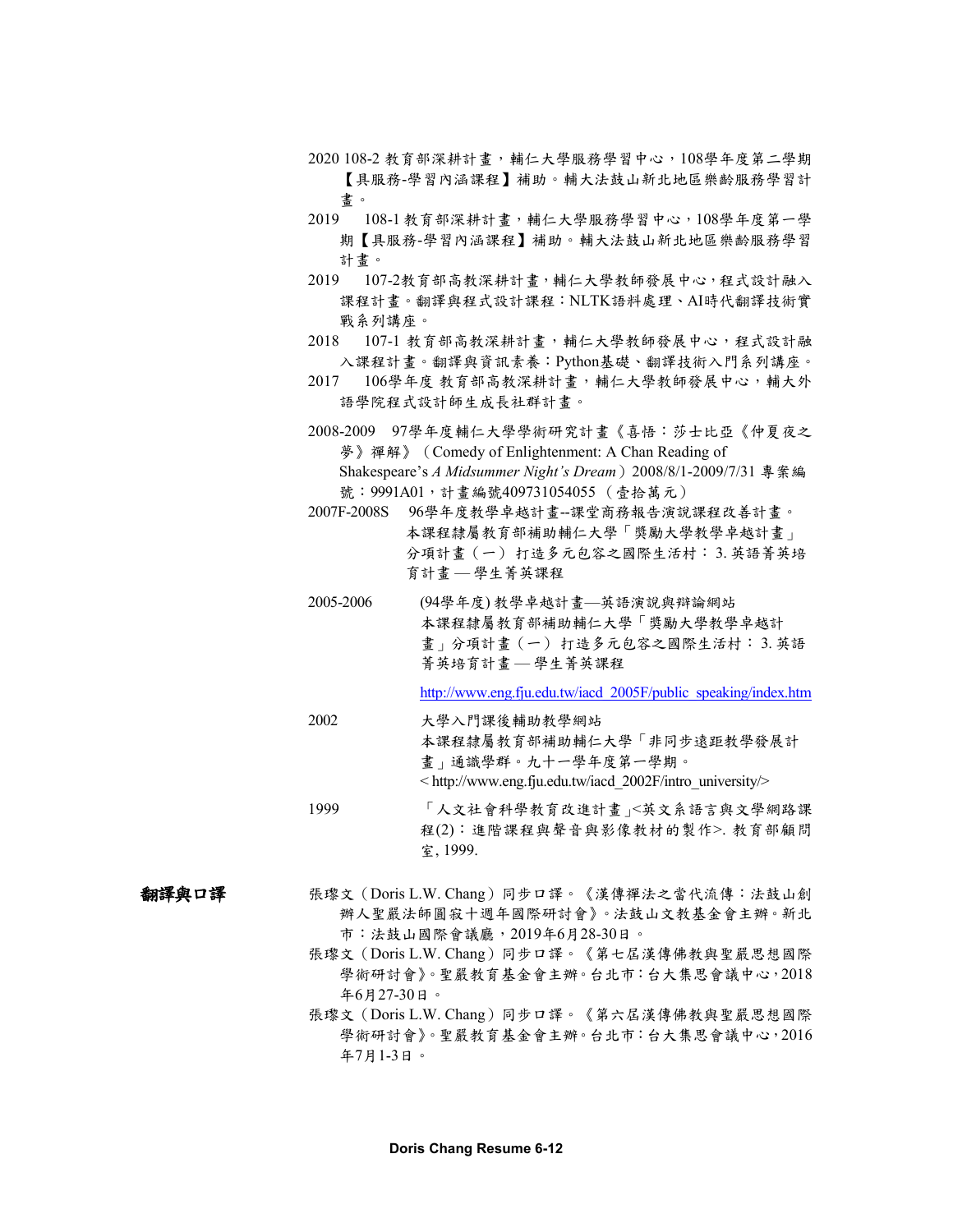- 張瓈文(Doris L.W. Chang)同步口譯。《第五屆漢傳佛教與聖嚴思想國際 學術研討會》。聖嚴教育基金會主辦。台北市:台大集思會議中心,2014 年6月29-30日。
- 張瓈文 (Doris L.W. Chang) 同步口譯。2014「動物解放、動物權與生態平 權—東、西方哲學與宗教對話」國際會議(2014 International Conference on "Animal Liberation, Animal Rights, and Equal Ecological Rights: Dialogues between Eastern and Western Philosophies and Religions")。玄奘大學宗教學系、中華民國關懷生命協會與財團法人 弘誓文教基金會共同舉辦。新竹:玄奘大學慈雲廳2014年4月26-27 日。
- 張瓈文(Doris L.W. Chang)連續口譯。釋昭慧法師<台灣反賭場合法化運動 之回顧—入世佛教跨宗教並與非政府組織合作成功的範例>。2009年國 際入世佛教協會INEB二十週年年會主題演說。泰國清邁:WatSuanDok 寺,2009年11月16日。
- 張瓈文(Doris L.W. Chang)連續口譯。反賭聯盟暨美國國家賭博影響研究 委員會執行長Dr. Tim Kelly拜會監察院長王建煊。台北:監察院會客室, 2009年9月17日。
- 張瓈文(Doris L.W. Chang)筆譯。<終止狩獵式博奕行為協會執行長致馬英 九總統函>。A Letter to President Ma Ying-jeou from Executive Director Les Bernal of Stop Predatory Gambling Organization. 2009年8月20日。
- 張瓈文(Doris L.W. Chang)筆譯。釋昭慧法師著。<無可遁逃的「性別秩序」 —台灣佛教性別平等運動的最大罩門>《世界佛教友誼會》性別論壇講 稿。東京:2008年11月14-17日。 "The Inescapable 'Gender Order': Fundamental Blocks in the Gender Equality Movement in Taiwa." Panel on Gender Issues: The 24th General Conference of the WFB, The 15th General Conference of the WFBY and The 6th Meeting of the World Buddhist University Council. Tokyo: Nov. 14-17, 2008 (B.E. 2551)
- 張瓈文(Doris L.W. Chang)釋昭慧法師全程隨行口譯。《世界佛教友誼會》 東京: 2008年11月14-17日。The 24th General Conference of the WFB, The 15th General Conference of the WFBY and The 6th Meeting of the World Buddhist University Council. Tokyo: Nov. 14-17, 2008 (B.E. 2551).
- 張瓈文(Doris L.W. Chang)全程同步口譯。《第二屆國際關懷生命獎暨論 壇》。內政部指導、法鼓人文社會基金會主辦。台北︰台大醫學會議中 心,2008年9月7日。
- 張瓈文(Doris L.W. Chang)全程同步口譯。《第二屆應用倫理國際學術會 議︰宗教文化與性別倫理Religious Culture and Gender Ethics》。玄奘大 學宗教學系、玄奘大學應用倫理研究中心主辦。新竹︰玄奘大學慈雲 廳、聖印廳,2007年11月24-25日。
- 張瓈文(Doris L.W. Chang)逐步口譯與珍古德博士接待翻譯。"Welcoming Remarks by the Abbot President to Dr. Jane Goodall"方丈和尚歡迎詞逐步口譯, 法鼓山《根與芽日》珍古德博士專題演講活動。法鼓山文教基金會主辦。 金山:法鼓山世界佛教園區教育資訊大樓一樓國際會議廳, 2006.10.2[8http://www.dharmadrum.org/news/newsDetail.asp?Pkey={C3B](http://www.dharmadrum.org/news/newsDetail.asp?Pkey=%7bC3BA0624-32E2-4789-9243-9C64CD0FFEC0%7d) [A0624-32E2-4789-9243-9C64CD0FFEC0}](http://www.dharmadrum.org/news/newsDetail.asp?Pkey=%7bC3BA0624-32E2-4789-9243-9C64CD0FFEC0%7d)
- ---。同步口譯。<走出「自我」迷執,走向社會關懷—簡論佛家以「無我」 為教的理念的現代意義(廣州中山大學哲學系馮達文所長等座談會論 文同步口譯)>法鼓山落成開山大典國際座談會(世界佛教領袖座談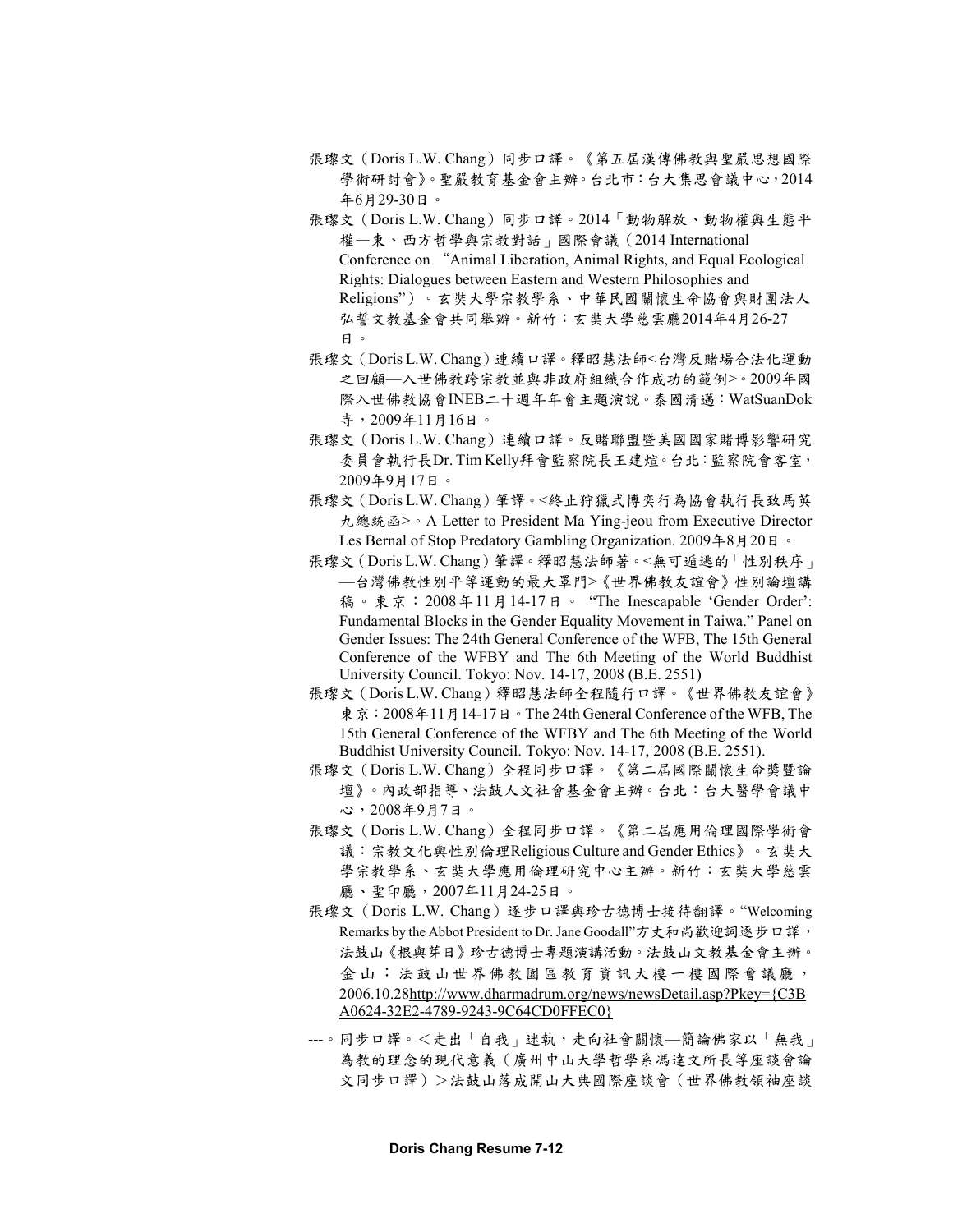會、世界佛學學術座談會、世界宗教領袖座談會)法鼓山文教基金會主 辦。台北:圓山飯店10樓國際會議廳,2005年10月20-22日。

- ---。釋聖嚴法師演講逐步口譯。「世界和平高峰會議台北論壇」精英培訓開 幕式英文翻譯.2004.
- ---。釋聖嚴法師演講逐步口譯。2004.4.18-25
- ---. "Breaking through Life's Roadblocks: What Are Life's Roadblocks?"at Kong Meng San Phor Kark See Monastery, Singapore, April 18, 2004
- <超越生命中的關卡:什麼是關卡>法鼓山聖嚴法師講於新加坡光明山 二○○四年四月十八日
- ---. "Breaking through Life's Roadblocks: How to Break through these Roadblocks?" at Kong Meng San Phor Kark, Singapore, April 19, 2004 <超越生命中的關卡:怎麼超越它>法鼓山聖嚴法師講於新加坡光 明山二○○四年四月十九日
- ---. "Freed-both-Ways (ubhayato-bhaga-vimukta): Analysis (prajba-vimukti) and Its Relationship to the Quiet Mind (*Citta-vimukti*)" By the Most Venerable Master Sheng Yen, Dharma Drum Mountain, A Formal Presentation at University of Sydney, Australia, April 22, 2004
- 「禪宗對俱解脫的看法—心解脫者與慧解脫之關係」法鼓山聖嚴法師講 於講於澳洲雪梨大學,2004年4月22日。
- ---. "Chan and Spiritual Environmentalism" By the Most Venerable Master Sheng-yen, Dharma Drum Mountain, A Speech Delivered to the Public at Eastern Ave. Auditorium, University of Sydney.2004年4月23日。
- <禪與心靈環保>法鼓山聖嚴法師講於澳洲雪梨。2004年4月23日。
- ---. "Chan and Mental Health" Keynote Speech, April 24, 2004 "Ancient Wisdom, Modern Practice—Mindfulness & Meditation in Therapy"2004 APS (Australian Psychological Society) National Conference, 24-25 April, 2004, Deakin University, Melbourne, Australia

[http://www.psychsociety.com.au/units/interest\\_groups/buddhism/events.asp](http://www.psychsociety.com.au/units/interest_groups/buddhism/events.asp)

- <禪與心理健康>法鼓山聖嚴法師講於澳洲墨爾本心理學研討會。2004 年4月24日。
- ---. "Chan: Pure Land on Earth" A Speech Delivered to the Public at Melbourne, Australia, April 25, 2004
- <禪與人間淨土>法鼓山聖嚴法師講於澳洲墨爾本為一般大眾。2004年4 月25日。
- 張瓈文(Doris L.W. Chang)全程同步口譯。《宗教與世界和平及心靈環保 座談會》法鼓山佛教基金會應聯合國宗教和平組織要求主辦、內政部教 育局指導、國內宗教界、政界、學術界參與。台北:圓山大飯店敦睦廳, 2001年4月16日。
- ---,口譯。《聖嚴法師與索甲仁波切顯密宗教領袖愚人節智慧對話》台北: 農禪寺,2000年4月1日。
- Chang, Doris L. W. "Generation Pendragon—Tsao-tsao, Did I See You Before?" *Cinedossier: The 36th Golden Horse Awards-winning Films*. Taipei: Taipei Golden Horse Film Festival Executive Committee, 2000. 115-117. (「一個 有辦法的人:《一代梟雄—曹操》」) 《第三十六屆金馬影展得獎影片 電影檔案》台北:金馬影展執行委員會)(中譯英)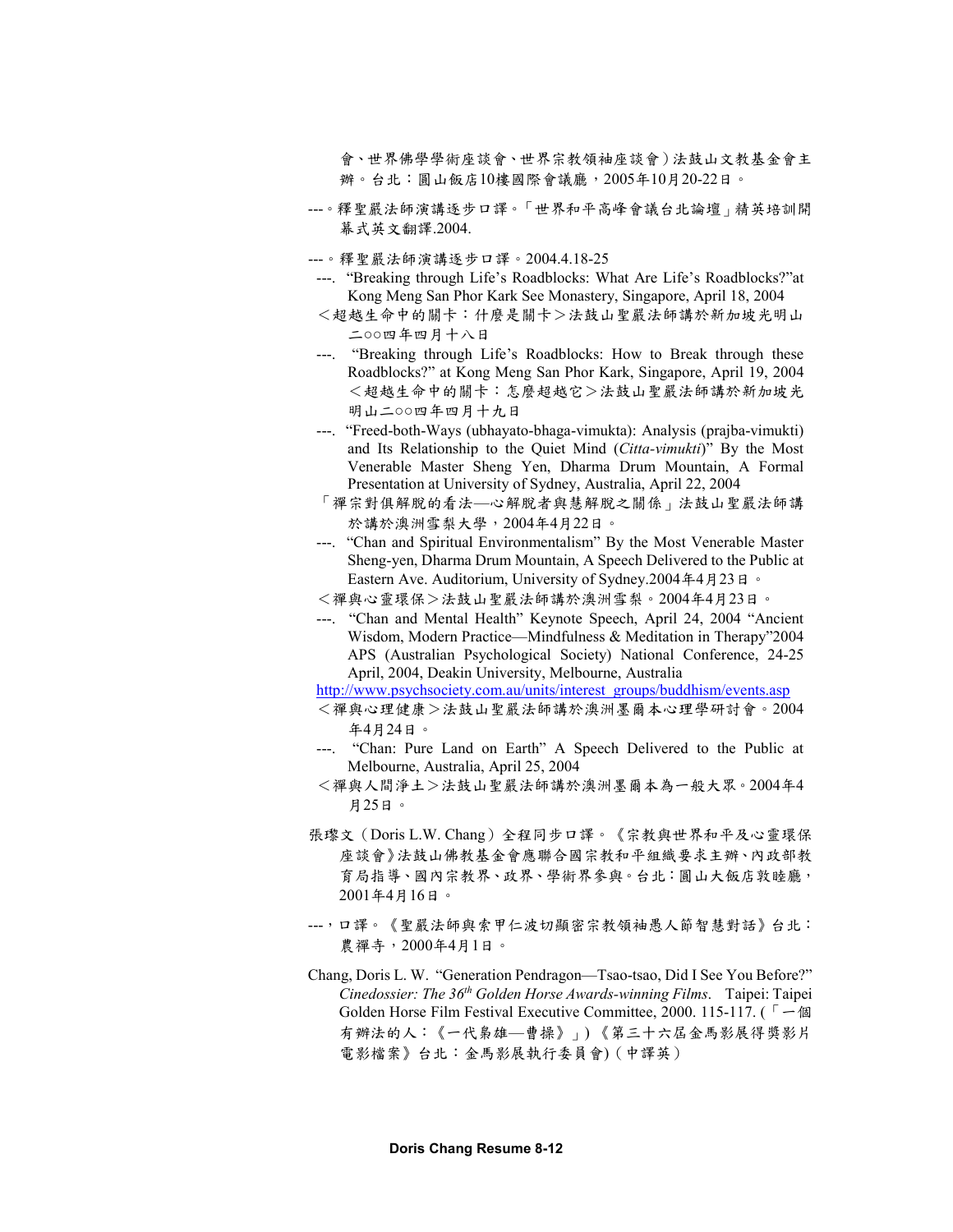- ---. "*City of Glass:* A Portrait of Hong Kong around 1997." *Cinedossier: The 35th Golden Horse Awards-winning Films*. Taipei: Taipei Golden Horse Film Festival Executive Committee, 1999. 110-115. ( 「《玻璃之城》」:香港 九七風情畫) 《第三十五屆金馬影展得獎影片電影檔案》台北:金馬 影展執行委員會)(中譯英)
- ---. "The Dragon Rises with Wind and Cloud: the Special Visual Effects and Patriarchal Ideology of *The Stormriders.*" *Cinedossier: The 35th Golden Horse Awards-winning Films*. Taipei: Taipei Golden Horse Film Festival Executive Committee, 1999. 137-145. (「一遇風雲變化龍:論《風雲》 的視覺特技與父權意識」《第三十五屆金馬影展得獎影片電影檔案》台 北:金馬影展執行委員會)(中譯英)。
- ---. "The Cruel Tragedy of Youth—On Fruit Chen's *Made in Hong Kong*" *Cinedossier: The 34th Golden Horse Awards-winning Films*. Taipei: Taipei Golden Horse Film Festival Executive Committee, 1998. 77-81. (青春殘酷 物語—論陳果的《香港製造》《第三十五屆金馬影展得獎影片電影檔案》 台北:金馬影展執行委員會)(中譯英)。
- 張瓈文。運算思維融入教學研習工作坊:翻譯與程式設計。高雄市:文藻外 語大學文園W003電腦教室,2020年5月20日。 專業演講

研究獲獎記錄

- 張瓈文。〈地獄變相:與「神」同行?Manifestations of Hell: Along with "Gods"?) 輔仁大學國際共學跨文化交流講座,地點: FG103,時間: 2018年10月17日。
- 張瓈文。<文學與宗教—跨學科研究方法與實踐> 。北京市:中國人民大學 英研所,2009年4月2日。
- 張瓈文。<《文心雕龍》〈比興〉篇之符號演繹過程>。輔仁大學語言學研究 所主辦。新莊市:輔仁大學外語學院LB506室,2009年1月5日。
- 張瓈文。<英語辯論導論--論辯式演說,辯題呈現,論證技巧>辯論性演 說"Introduction to English Debate: Delivering an Argumentative Speech, Debate Propositions, and Constructing Your Case"臺北市98年度區域性資 優教育方案~英文辯論營。台北市:中正高中,2009年1月20日。

2003 輔仁大學教師研究獎 (Fu Jen Research Award) 代表作:張瓈文 〈母親,妳的名字是分離:英國中世紀聖經始末 劇中的母性建構初探〉《中外文學》2001年10月: 160-179頁

- 2002 輔仁大學聖言會教師研究獎 (SVD Research Award) 代表作:〈仲夏夜夢的變奏:從〈催眠曲〉看蒲瑟爾、孟得爾頌、 布列頓對莎士比亞《仲夏夜之夢》的音樂詮釋與改寫〉《中外文學》 1998年9月:22-49頁。
- 2001 輔仁大學聖言會教師研究獎(SVD Research Award) 代表作: "On the Mystical Path: Experience of the Transcendental and Its Representations in Taoist, Buddhist and Christian Traditions." *Fu Jen Studies: Literature & Linguistics* (31) 1998: 19-41. ((坐忘、開 悟、冥契:道家、佛家和基督教傳統中神祕經驗表述之比較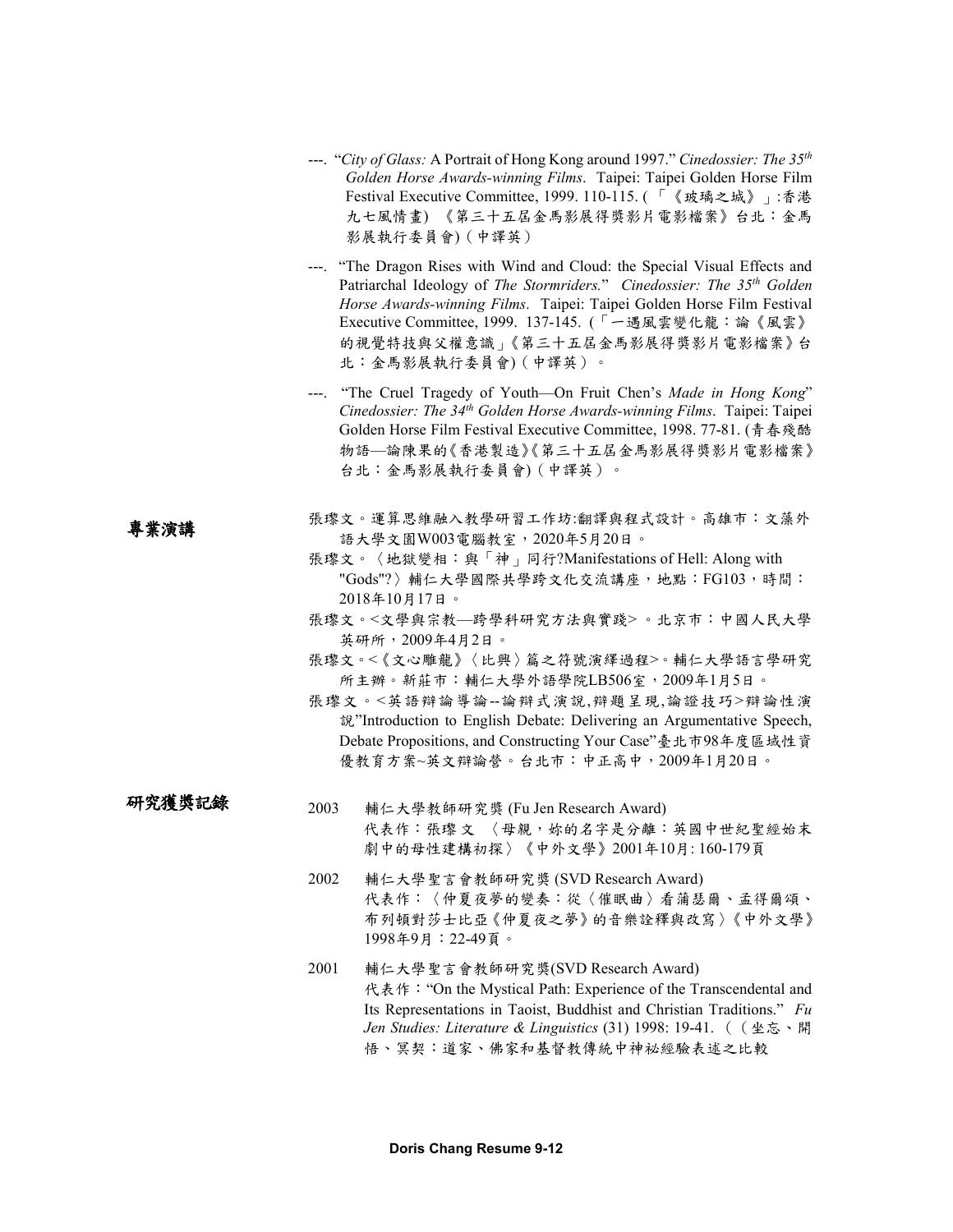#### 2016 105年輔仁大學「資深教職員工服務獎勵」20年 教學服務獲獎記錄

2009 98年 「中華民國私立教師協會大勇獎」獎勵

- 2008 97年 輔仁大學「資深教職員工服務獎勵」
	- 97年 「行政院服務獎章」獎勵
- 2004 93年「行政院服務獎章」獎勵
	- 93年「教育部資深優良教師」獎勵
		- 93年 輔仁大學「資深教職員工服務獎勵」
- 2002 91年「中華民國私立教師協會模範教師」獎勵

# 舞台劇導演與

獲獎紀錄

## Chang, Doris L. W, Director.

- 2008 *Six Characters in Search of an Author* by Luigi Pirandello. 2008 Annual Play of the English Department, Fu Jen Catholic University. Hsinchuang: CFL Theatre, Fu Jen Catholic University. May 08-10, 2008. 輔大英文系 96學年度年度大戲《六個尋找作家的劇中人》。新莊:輔大理圖劇場, 2008年5月8-10日。
- 2000 Best Performance Award, English Play Contest, English Dept., Fu Jen Catholic University. *Paphnutius* by Hrotsvitha*.* 輔仁大學英國語文學系中 世紀學術研討會中世紀戲劇比賽最佳演出獎。新莊:輔仁大學淨心堂廣 場2000年4月21日。
- 1999 "Dream, Passion, Illusion: A Buddhist Adaptation of Shakespeare's *A Midsummer Night's Dream*"《夢•情執•喜悟:莎翁〈仲夏夜之夢〉唐朝 版》輔仁大學英文系大四畢業公演。新莊:輔仁大學舒德樓理圖劇場 1999年12月16-18日。
- 1997 Best Performance Award, English Play Contest, English Dept. Evening Division, Fu Jen Catholic University. *A Dream Play.* (史特林堡《夢幻劇》 之中國式、佛教式改編。輔仁大學英國語文學系夜間部戲劇比賽最佳演 出獎。新莊:輔仁大學舒德樓理圖劇場。
- 1996 Best Performance Award, English Play Contest, English Dept. Evening Division, Fu Jen Catholic University. *A Christmas Carol*(《聖誕頌歌》後 現代歌舞劇版。輔仁大學英國語文學系夜間部戲劇比賽最佳演出獎。
- 1995 Best Performance Award, English Play Contest, English Dept. Evening Division, Fu Jen Catholic University. *Madusa's Tale* (《美杜莎的故事》希 臘劇場版。輔仁大學英國語文學系夜間部戲劇比賽最佳演出獎。
- 1994 Best Performance Award, English Play Contest, English Dept. Evening Division, Fu Jen Catholic University. *When Shakespeare's Ladies Meet*  (《莎劇女主角談愛情》文藝復興劇場版。輔仁大學英國語文學系夜間 部戲劇比賽最佳演出獎。

### 台北縣政府勞工局外勞業務查察員暨外勞業務諮詢員英文試題出題閱卷委 員、國合會口試委員、翻譯審稿、輔仁盃全校英語演講比賽總策劃、市府即 席演講比賽裁判、台北縣政府英檢班輔導 其他服務記錄

## 學報編輯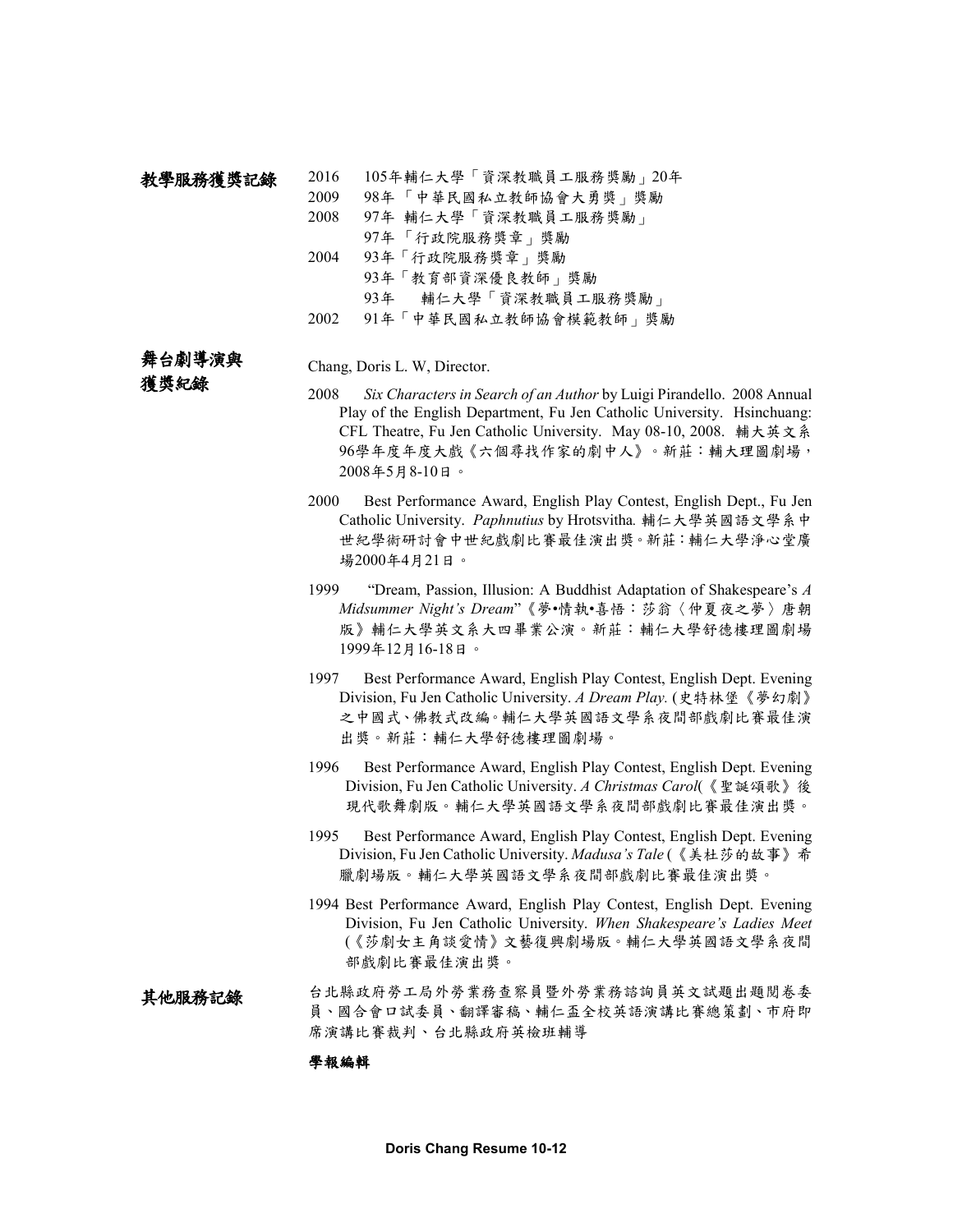**2009-**迄今 《玄奘佛學研究》學報編輯委員

## 研討會主持人

- 《第八屆「印順導師思想之理論與實踐」學術會議》。新竹市:玄奘大學慈 雲廳、聖印廳。玄奘大學宗教學系、財團法人弘誓文教基金會主辦。2009 年 5 月 30 日-5 月 31 日。
- 《英語教學與自主學習研討會》*English Teaching and Autonomous Learning Conference*。 輔大英文系主辦,新莊市:輔仁大學濟時樓九樓國際會議廳。2009年4 月8日。

2006/9/17。

台北縣政府勞工局「外勞業務查察員暨外勞業務諮詢員英文試題」出題 閱卷委員。

## 翻譯審稿

台北市政府公共藝術說明牌翻譯審譯:

2009 金唐山設計工程有限公司 蛹出夢想,希望再現 、自然圓舞曲、一同 飛向藍天 維護單位:臺北市士林區社子國民小學

陳宏誠‧趙慧凡作品A「Say Hi!」;作品B「青春圓舞曲」維護單位: 桃園縣政府 陳宏誠‧大瑪爾藝術設計 出發‧飛行 維護單位:交通部民用航空局

陳宏誠 新的方向 基隆縣政府

葉怡利 鎮金寶之LIFE IS GOLD 維護單位:台灣銀行

2008 陳宏誠 水精靈的旅行 維護單位:淡水水資源回收中心 陳宏誠 點亮城市 維護單位:新竹郵局 李岳庚 藏寶石 維護單位:台北市立圖書館 北投分館

- 2006 陳宏誠 飛行計畫 維護單位:台北市政府捷運工程局
- 2005 陳宏誠「森洋」 維護單位:台北市政府工務局衛生下水道工程處
- 2004 林政權「向量」 維護單位:臺北市北投區公所

## 國合會英語專業口試委員**(ICDF English Examiner)**

**2009**

農業技術團水產養殖技師晉升專家語文項目口試委員2009/09/08 駐外技術團農藝、園藝儲備人員甄選語文項目面試委員2009/02/23 駐史瓦濟蘭技術團技藝訓練人員甄選語文項目面試委員2009/08/06

2008

多明尼加工業服務團產業技術調查與輔導人員甄選語文項目面試委員 2008/11/19

駐外技術團第四屆菁英役男計畫甄選語文項目面試委員2008/12/08

**2006**

駐斐濟技術團畜牧人員甄選語文項目面試委員

95/ 09 /26 星期二 下午 3:30-5:30

駐瓜地馬拉及尼加拉瓜技術團園藝人員甄選語文項目面試委員 95年8 / 29日 (星期二 )下午 2:30-5:00

外交替代役菁英(農園藝專長)儲備人才甄選語文項目面試委員 95年7月11日 10:30-11:00

駐沙烏地阿拉伯技術團水產養殖人員甄選語文項目面試委員